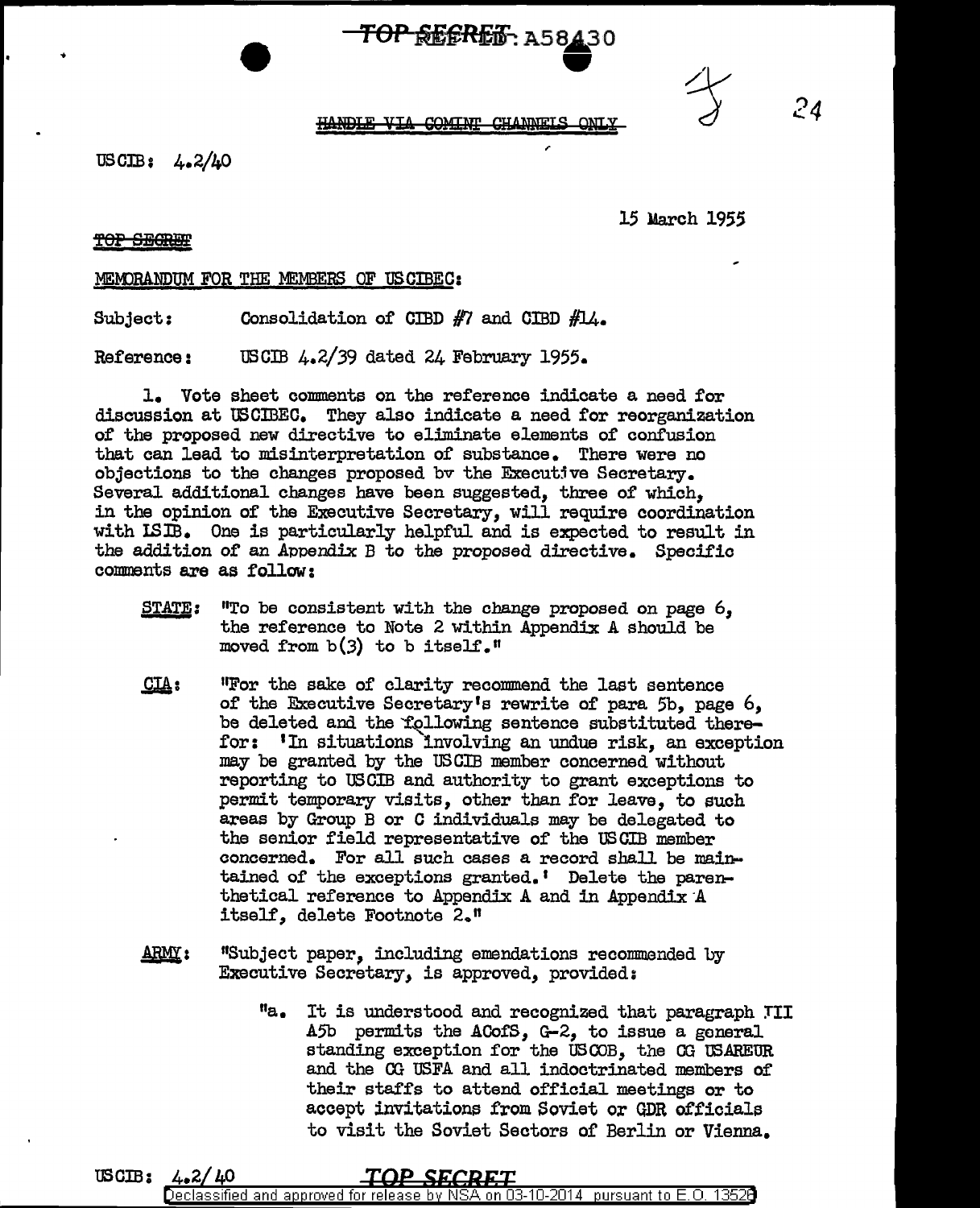**TOP-BECRET-A58430** 

USCIB:  $4.2/40$ 

### POP SECRET

"COMENT: In these cases, it is the considered opinion of this office that the risk involved would be negligible. Additionally, since the USCOB, CG 'OSAREUR, CG USFA and members of their staffs, in the performance of their duties, are frequently required, on short notice, to visit the Soviet Zones of Berlin or Vienna, it would be unrealistic and impracticable for the ACofS, G-2, to approve and notify USCIB of each individual visit. However, it is contemplated that after a standing exception has been granted, each of the headquarters involved will be required to maintain a record of all such visits.

19b. The following emendations are made:

| Page                | Para. Line       |                | Emendation                                                                                                                                                                                                                     |
|---------------------|------------------|----------------|--------------------------------------------------------------------------------------------------------------------------------------------------------------------------------------------------------------------------------|
| ı                   | $\overline{3}$   | $\overline{2}$ | "Change to read 'and during hostilities in<br>an active theater of operations service with<br>a unit or formation forward of division<br>headquarters '."                                                                      |
| 3                   | 1a               |                | "Change to read 'Indoctrinated personnel who<br>are scheduled for reassignment, temporary duty<br>travel or debriefing will be divided into<br>four groups: I *                                                                |
| 3                   | 1a(2)            |                | "Change to read 'Group B - Individuals who have<br>precise knowledge of processing techniques or<br>information of current value about Category<br>II COMINT. I'' *                                                            |
| 4<br>$\blacksquare$ | $\mathcal{L}(3)$ |                | "Change to read 'Group C - Individuals, other<br>than those specified in paragraph $(4)$ , below,<br>who have precise knowledge of processing<br>techniques or information of current value<br>about Category III COMINT. I" * |
| 7                   | 2a               | 10, 11         | "After words 'Director, NSA' insert 'or his<br>designated representative'."                                                                                                                                                    |
| 7                   | 2 <sub>b</sub>   | $\mathbf{2}$   | "After words 'Director, NSA' insert 'or his<br>designated representative '."                                                                                                                                                   |
| 10                  | 2a               | $9 - 13$       | "Delete."                                                                                                                                                                                                                      |
| 10                  | 2 <sub>b</sub>   | ı              | "Substitute 'obtaining a determination' for<br>the word 'notification'."                                                                                                                                                       |

\*See paragraph *3,* below.

USOIB: 4.2/40

- 2- **TOP SECRET**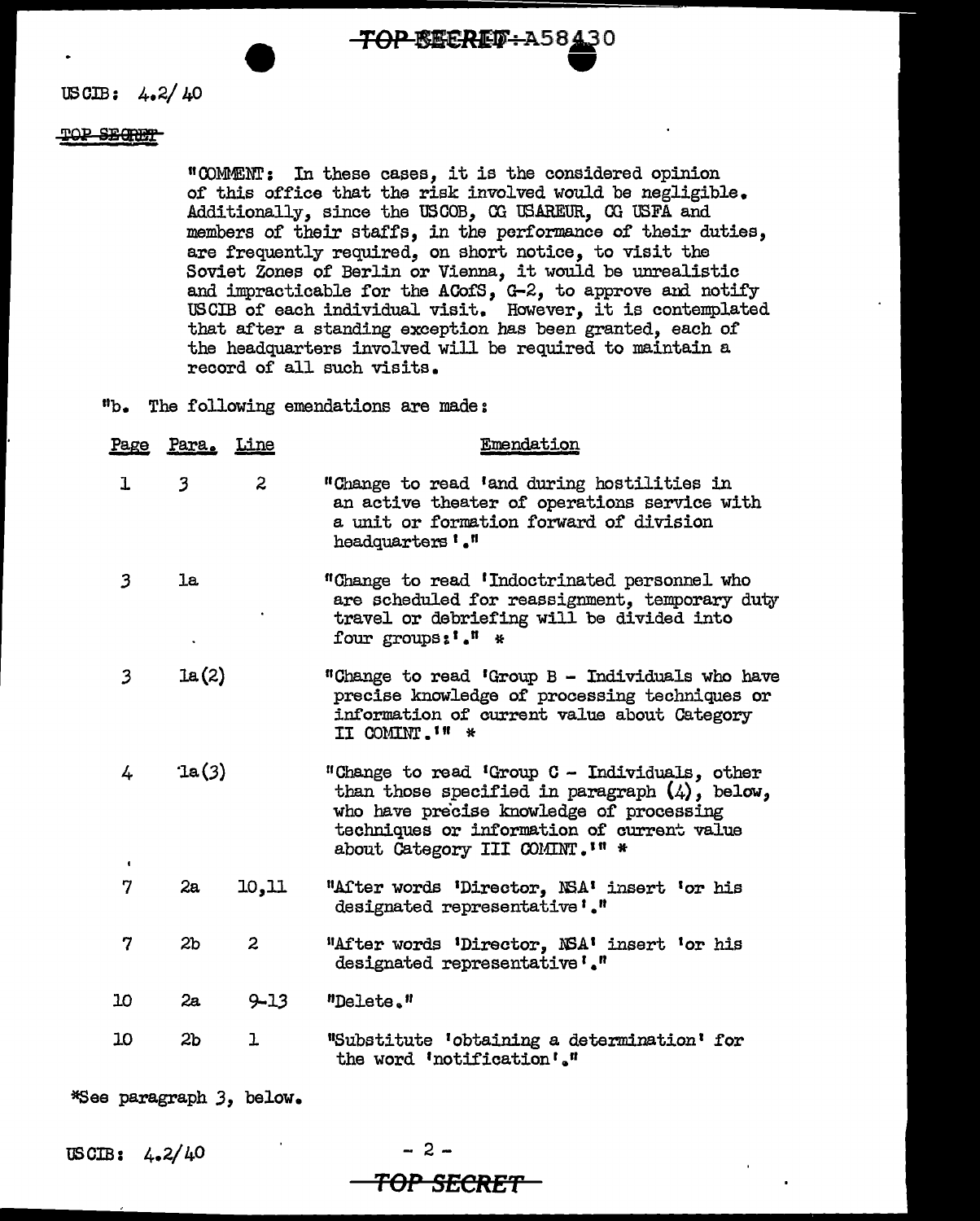

WGIB: 4.2/40

TOP SECRET

|                 | Page Para. Line   | Emendation                                                                                                                                                                                                                                                                       |
|-----------------|-------------------|----------------------------------------------------------------------------------------------------------------------------------------------------------------------------------------------------------------------------------------------------------------------------------|
| 11              |                   | "Insert as new paragraph 3 'USCIB members<br>having COMINT dissemination activities<br>located in exposed areas will establish<br>appropriate procedures whereby they will<br>be notified immediately in case of a<br>change in a previously determined situation. <sup>1"</sup> |
| 11              | $\mathbf{3}$      | "Remumber as paragraph 4."                                                                                                                                                                                                                                                       |
| 11              | 3b(1)<br>(new 4)  | "Change to read 'Such items delivered shall<br>be transmitted in crypto systems specifically<br>authorized for such use. <sup>1"</sup>                                                                                                                                           |
| 11              | 3b(2)<br>(new 4)  | "Change to read 'the physical security of the<br>crypto system involved. '"                                                                                                                                                                                                      |
| 12              | 4                 | "Remumber as paragraph 5."                                                                                                                                                                                                                                                       |
| 13              | 5                 | "Renumber as paragraph 6."                                                                                                                                                                                                                                                       |
| 13 <sub>1</sub> | 6<br>$\mathbf{I}$ | "Remumber as paragraph 7. Change $'3$ and $4'$<br>to $14$ and $5!\cdot$ .                                                                                                                                                                                                        |
| App A b         |                   | "Add number '2' after word 'risk'."                                                                                                                                                                                                                                              |
| App $A$ b(1)    |                   | "Delete."                                                                                                                                                                                                                                                                        |
| App $A$ b(2)    |                   | "Renumber as paragraph (1)."                                                                                                                                                                                                                                                     |
| App $A$ b(3)    |                   | "Renumber as paragraph $(2)$ ,"                                                                                                                                                                                                                                                  |
| App $A$ b(3)    | (new (2))         | "Change to read 'U.S., British and French<br>Sectors of Berlin, U.S., British, French<br>and International Sectors of Vienna,<br>Yugoslavia, Macao, and The Associated<br>States (Indo China). In                                                                                |

"With reference to paragraph III A, it is requested that appropriate action be taken to:

- "a. Clarify the phrase 'current value'.
- "b. Determine specifically which Category III material is considered to be 'more sensitive'."

 $\overline{a}$ 

-:3-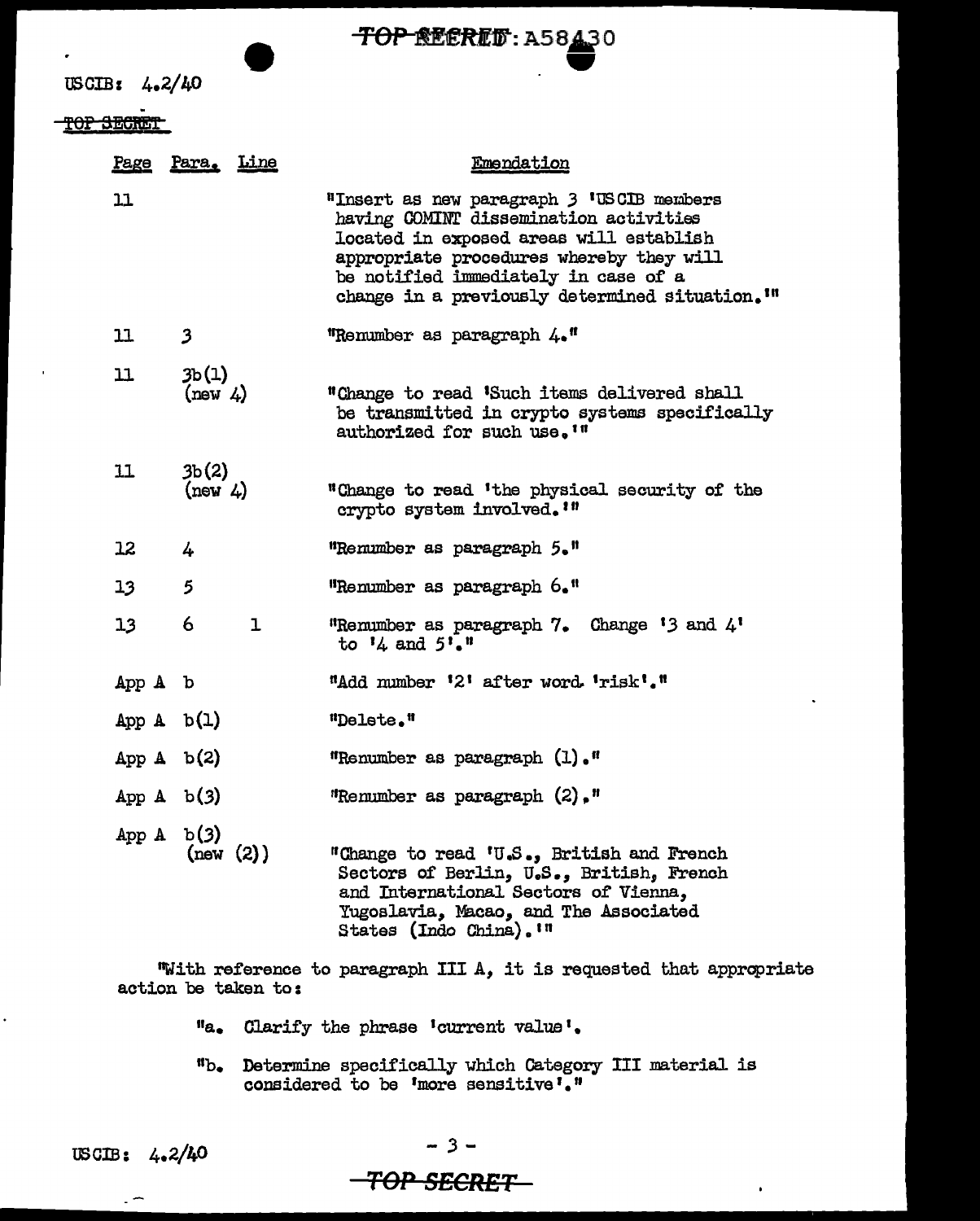$\text{USCIB:}$  4.2/40

### <del>TOP SECRE</del>T

2. Several of the charges suggested apply to Appendix A. The Executive Secretary believes that the following additional emendations will serve to clarify that Appendix even more:

TOP SEEREP: A58430

|                | Page Para. Line |              |                                                                                                           |
|----------------|-----------------|--------------|-----------------------------------------------------------------------------------------------------------|
| $\overline{z}$ | $4$ (new 5) $4$ |              | Delete "(See Appendix $A_{\bullet}$ )"                                                                    |
|                | App A Title 1   |              | Delete word "LIST"; insert word "EXAMPLES".                                                               |
|                |                 | $\mathbf{2}$ | Delete word "SUBSTANTIAL"; insert word<br>"UNDUE".                                                        |
|                |                 | 3.           | Delete footnote "1".                                                                                      |
|                | $\mathbf{1}$    | $1 - 3$      | Delete.                                                                                                   |
|                |                 | la All       | Delete.                                                                                                   |
|                |                 | lb Title     | Delete.                                                                                                   |
|                |                 | $1b(2)$ All  | Delete.                                                                                                   |
|                |                 | 1b(3) 1      | Delete $\frac{\pi(3)}{\pi}$ . Place areas in the form of a<br>list using a separate number for each area. |
|                | Note 1          | ı            | Delete "NOTE: 1".                                                                                         |

3. Accordingly, the Executive Secretary has reorganized the proposed directive incorporating therein all suggested changes except those which constitute. in effect, changes to the wording of Appendix B. These were all included in the Army Member's recommendation and have been designated with an asterisk for convenience. Enclosed herewith is the result of that effort for consideration at the next regular meeting of USCIBEC. No drastic changes have been made, and, in my opinion, the essential substance as agreed by the Security Committee has been preserved in a more coherent form. No effort has been made to indicate just what changes have been made in the hope of preserving as much smooth copy as possible to send to the Board when USCIBEC has finished its consideration. However, each change stems from a comment listed in the reference or in the vote sheet comments quoted in paragraph 1, above, or in the comments by the Executive Secretary listed in paragraph 2, above. It is therefore suggested that the enclosure be reconsidered as a whole in the light of the above comments. The Appendix B mentioned in Section II, paragraph B.l.a. on page 3, is not available at this writing but it is hoped will be ready for consideration at the meeting.

Navy **Executive Secretary, USCIB** 

Enclosure  $a/s$ 

USCIB:  $4.2/40$ 

"<del>OP SECRET</del>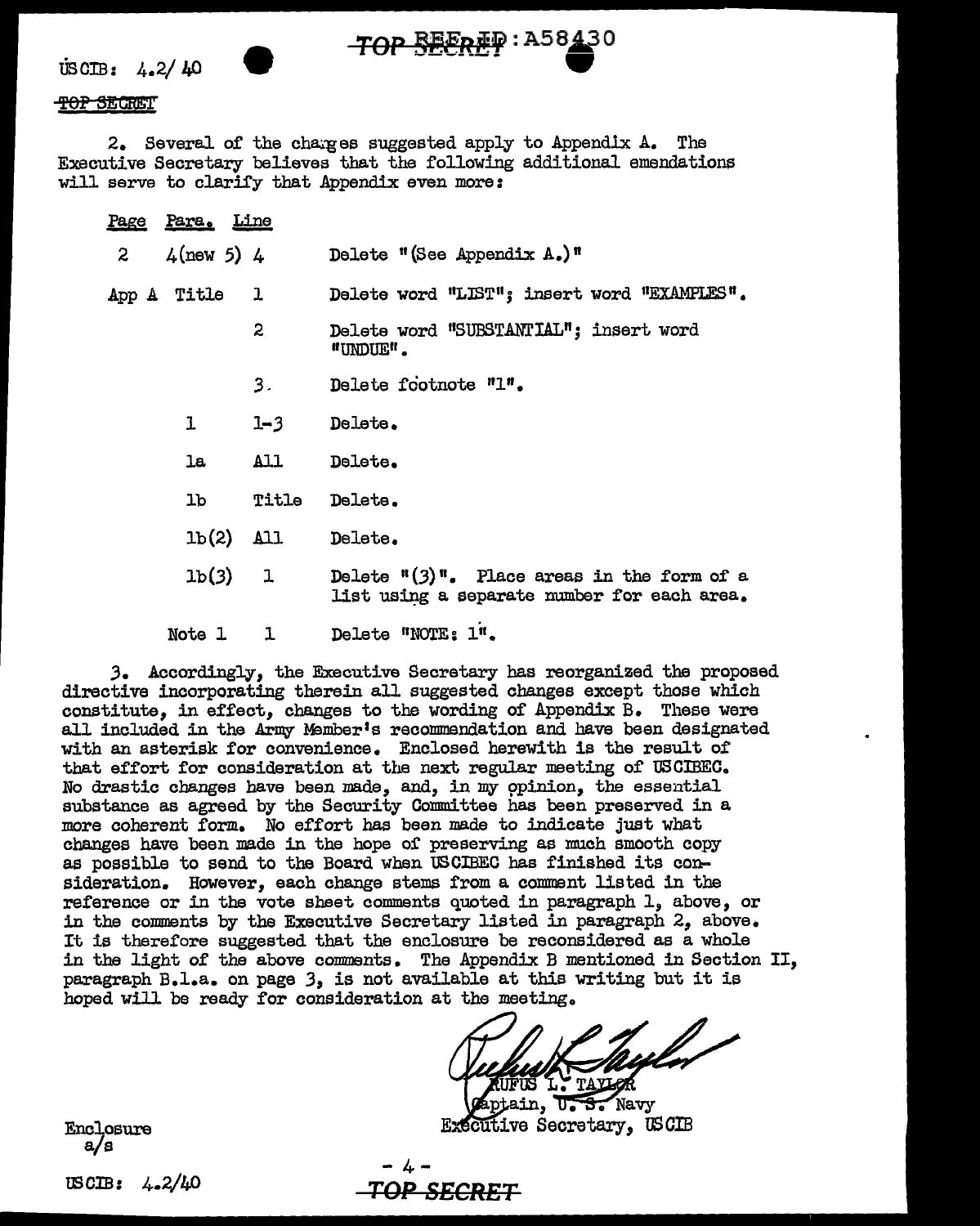| סמיו | <b>CRADIM</b>   |
|------|-----------------|
| $-2$ | <u>JEVELI L</u> |

| TOPETERTP A58430                   |  |
|------------------------------------|--|
| USCIB DIRECTIVE NUMBER (CIBD $#$ ) |  |
| (Approved by USCIB on              |  |

### HAZARDOUS ACTIVITIES

### PURPOSE AND SCOPE I.

The purpose of this Directive is to describe activities considered to be hazardous, to delineate geographic areas considered to be exposed and to prescribe policy with respect to the following three categories of situations, each of which is covered in a separate section as indicated: Section II - Engagement in hazardous activities by individuals having knowledge of current value about  $\text{CO}$ IIIIT. (Page 1) Section III - COMINT collection and/or production in exposed areas.  $\frac{5}{2}$ Section  $I\!V$  - COMINT dissemination to consumers in exposed areas.  $(Page \ 9)$ 

### II. ENGAGEMENT IN HAZARDOUS ACTIVITIES BY INDIVIDUALS HAVING KNOWLEDGE OF CURRENT VALUE ABOUT COMINT

Α. DEFINITIONS

> Hazardous Activities - For the purpose of this Directive, hazardous activities are those which place a person in a position where he runs a substantial risk of being captured or otherwise subjected to interrogation, e.g.:

- 1. Duties behind enemy lines, or inshore operations off an enemy or Iron Curtain country.
- 2. Flights over enemy or Iron Curtain territory unless on recognized corridor routes.
- 3. Raids, minor formation attacks, underwater demolition operations, and, during hostilities in an active theater of operations, service with a unit or formation forward of division headquarters.

### \_TOP\_SECRET\_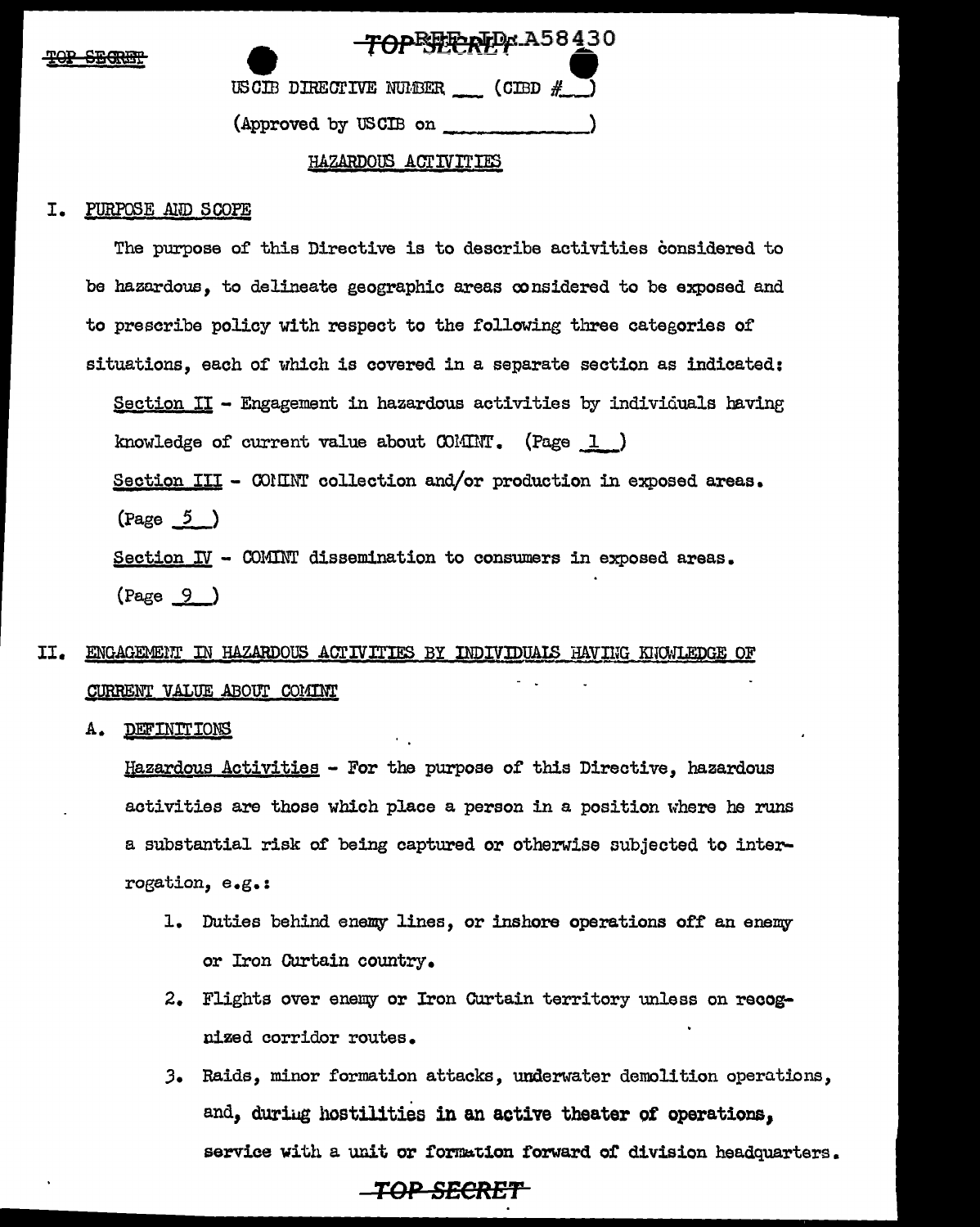- 4. Transit through the Soviet Zones of Germany and Austria unless on official business via air, sealed rail transport, or authorized convoy on U.S. approved routes. (This does not preclude personnel stationed in Berlin or Vienna from proceeding on leave from or returning to their duty stations provided that only those transportation means and routes approved herein are utilized.)
- 5. Activities such as those described in paragraphs 1 through 4, above, and duty in or visits to Iron Curtain countries, Communist dominated zones and other areas where, from time to time, local conditions are considered to involve an unacceptable risk.
- 6. Duty assignments and visits, other than unavoidable transit stops while traveling on official orders, in areas considered currently to involve an undue risk. (See Appendix  $A_{\bullet}$ )

### B. POLICY AND PROCEDURES

Every effort shall be made to ensure that no person who has knowledge of current value about COlUl", such that his capture or interrogation could be a substantial risk to the security of COMINT shall be assigned to or engage in activities of a hazardous nature.

### 1. Assignment to Groups

a. Whenever the duties of any person who has had access to COMINT are about to be terminated or he is scheduled for reassignment and is deemed to have knowledge of current value about COMINT (whether currently indoctrinated or not) such that his capture or interrogation could be a

- 2-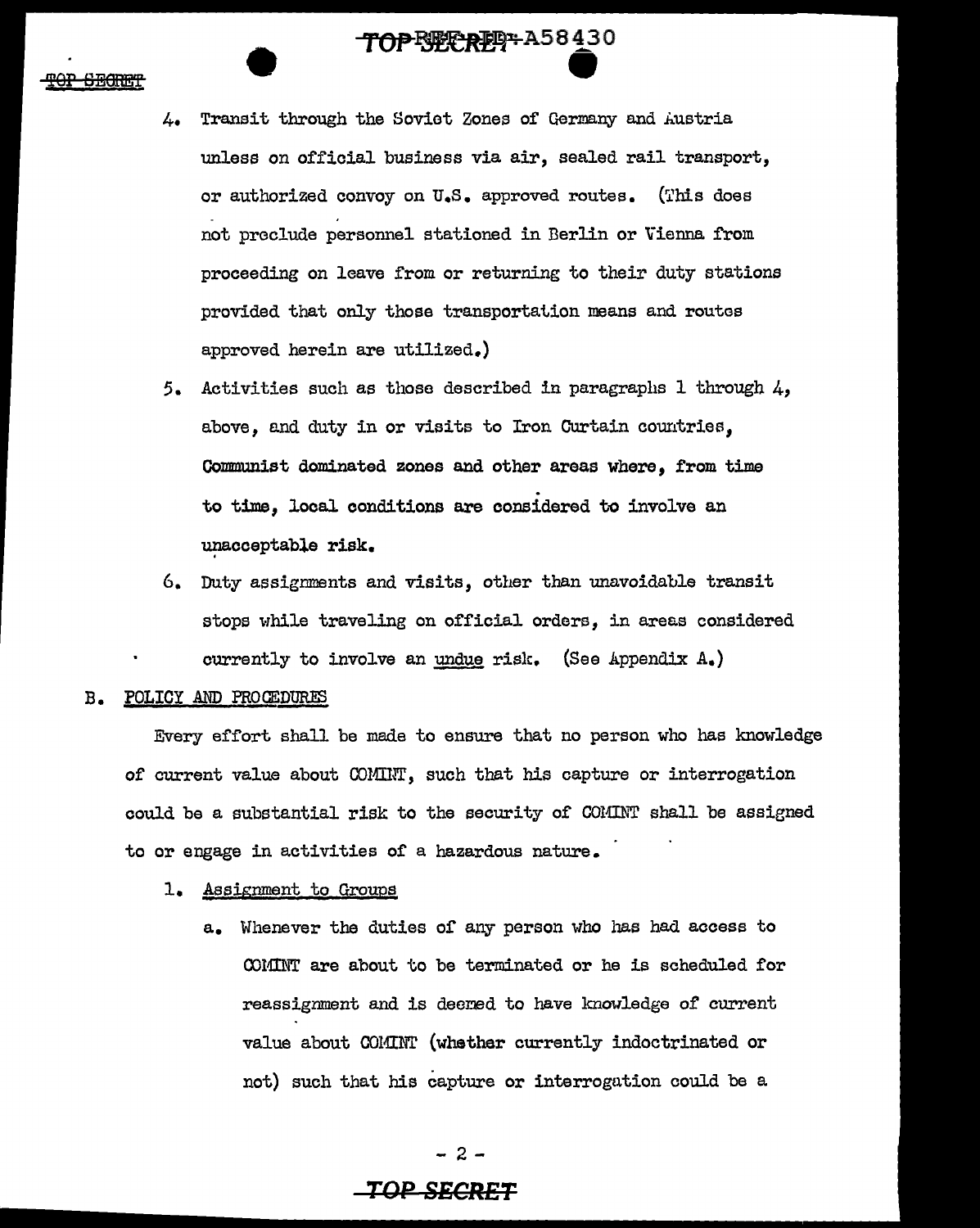## TOP SEERET A58430

substantial risk to the security of COMINT, a determination shall be made in accordance with the extent of that knowledge, into which of the following groups he shall belong: (Guide lines to assist in arriving at this determination are listed in Appendix B.)

- (1) GROUP A Producers of Category I COMINT who have no knowledge of other categories.
- (2) GROUP B Individuals who have knowledge of current value about Category II COMIIIT.
- (3) GROUP C Individuals, other than those specified in paragraph  $(4)$  below, who have knowledge of current value about Category III COMINT.
- $(4)$  GROUP D Individuals with precise knowledge of COMINT processing techniques, competence or potential regard- - ing the more sensitive Category III COMINT material.
- b. Responsibility for such assignment and cancellation after specific post debriefing intervals (see paragraph  $2$ , below) rests with the parent USCIB member. A USCIB member department or agency using indoctrinated persons from another member department or agency shall, upon release of such individuals to their parent activity, furnish: that activity with suitable recommendations regarding the group to which those individuals should be assigned.
- 2. Assignment of Personnel to Hazardous Activities

The following restrictions apply to permanent and temporary duty assignments involving hazardous activities.

a. GROUP A personnel may be assigned to hazardous activities only on the authority of senior officers. (NOTE: No special restrictions need be applied to recipients or non-indoctrinated producers of Category I OONINT only.} *-3-*

### **TOP S£CRET**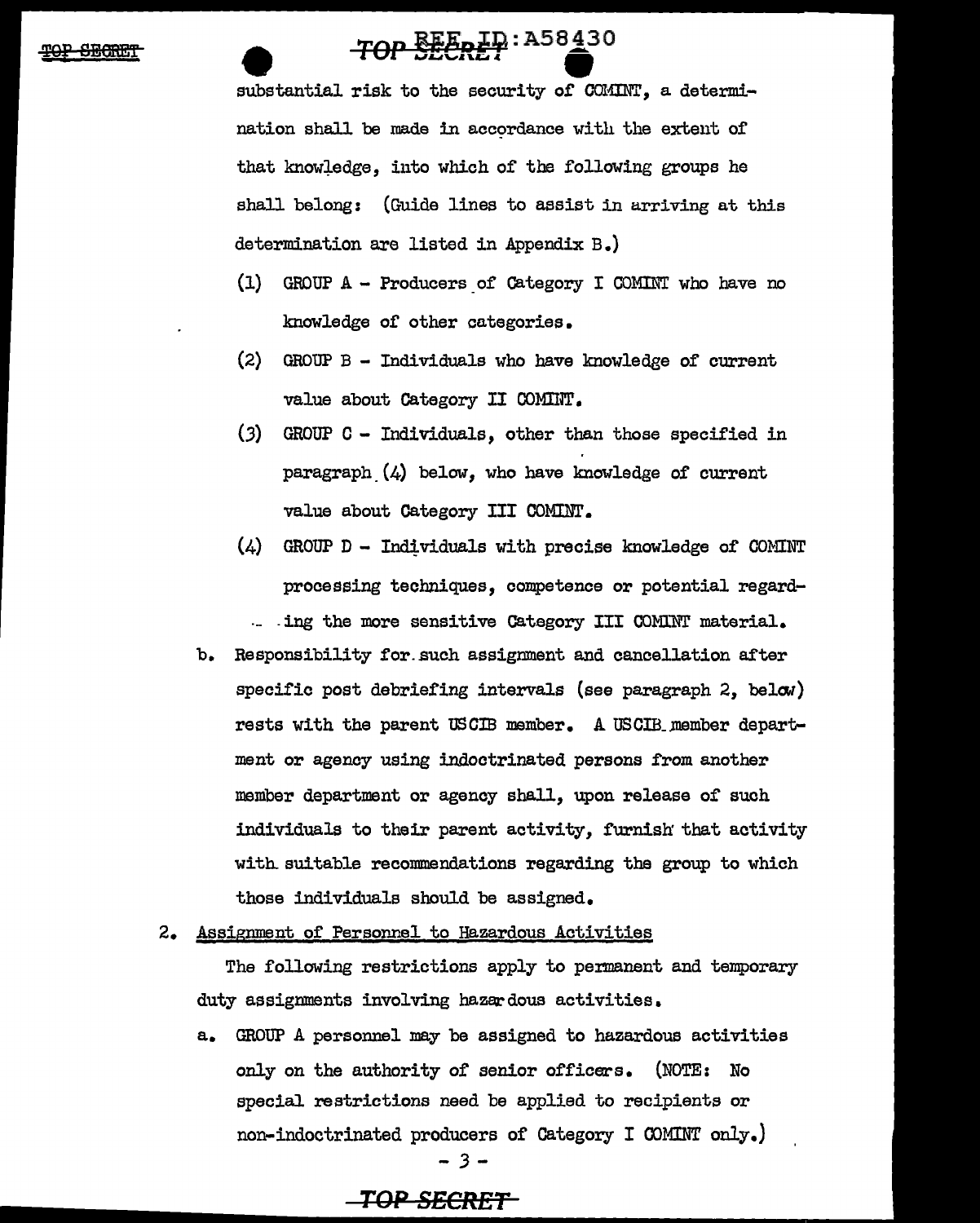### TOP SECREP: A58430

- b. GROUP B personnel may be assigned to hazardous activities only after six months separation from such material.
- c. GROUP C personnel may be assigned to hazardous activities only after a separation of one year or longer from this type of information.
- d. GROUP D personnel shall not be assigned to hazardous activities at any time.
- 3. Engagement by Personnel in Hazardous Activities While in Official Non-Duty Status

Evecy effort shall be made to ensure that no person who has knowledge of current value about COMINT shall engage in activities of a hazardous nature while on leave, liberty or other official non-duty status.

4. Engagement by Personnel in Hazardous Activities in Any Unofficial Capacity

All possible action shall be taken to prevent any person who has terminated service with a OSCIB member department or agency for any reason and who is still deemed to have knowledge of current value about COMINT from engaging in hazardous activities at any time.

- 5. Exceptions to the policy enunciated in paragraphs  $2, 3$  and  $4,$ above. shall be authorized only after careful consideration in each instance of the advantage to be gained, as opposed to the risk involved.
	- a. In considering exceptions, the protection of fered by diplomatic status should not automatically be considered sufficient, but should be assessed in the light of' the particular circumstance involved.

 $- 4 -$ 

### **TOP 8£CR£T**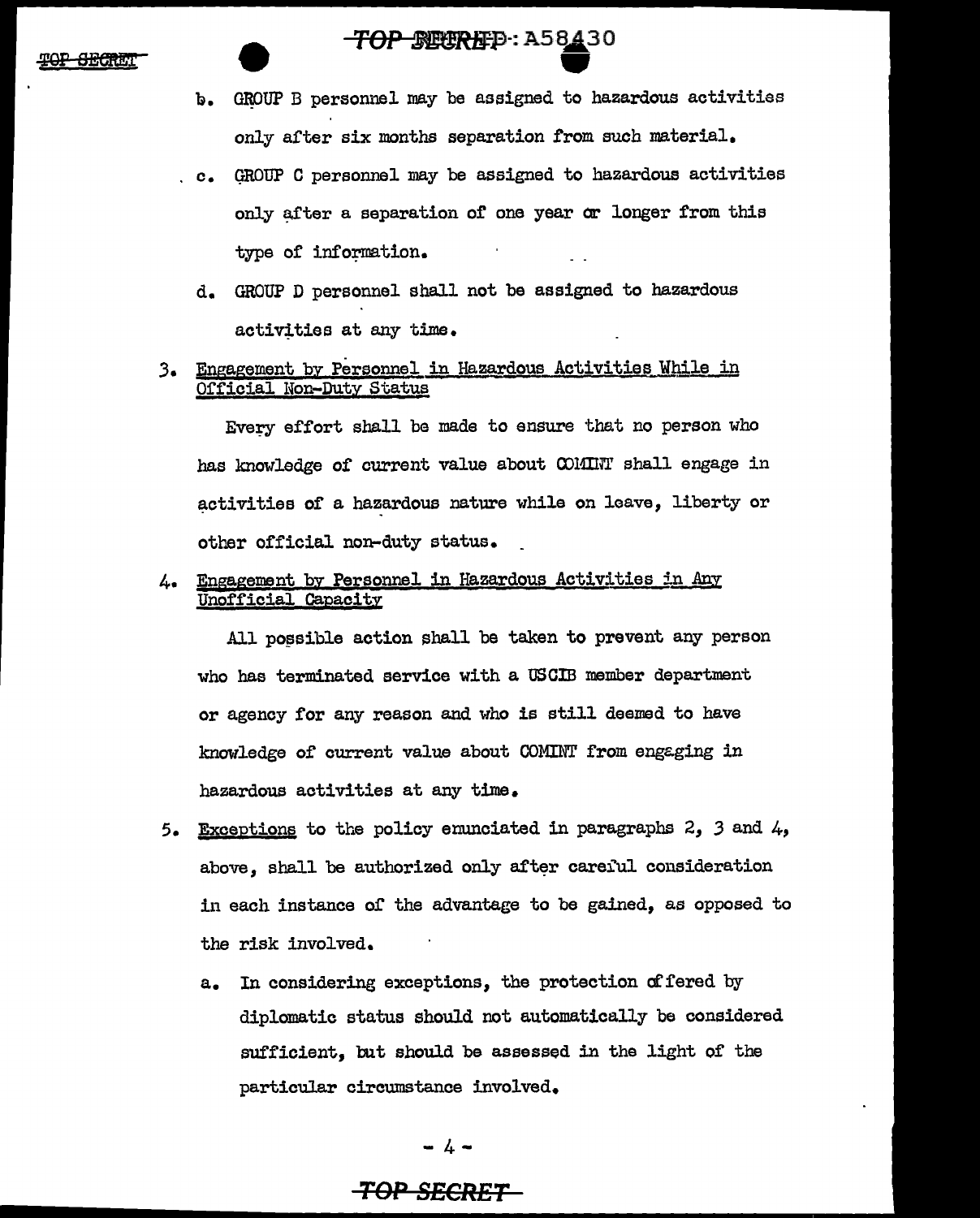### <del>TOP BECRE</del>P: A58430

TOP BEERET : A5843 In situations involving unacceptable risk an exception in the case of Group B or *C* personnel shall be approved by the USCIB member of the department or agency concerned. All such exceptions granted will be reported to USCIB. In situations involving undue risk an exception may be granted by the USCIB member concerned without reporting to USCIB and authority to grant exceptions to permit temporary visits, other than for leave, to such areas by Group B or  $C$  individuals may be delegated to the senior field representative of the USCIB member concerned. In all such cases a record shall be maintained of the exceptions granted.

### 6. Implementing Instructions

Instructions implementing the above policy shall be issued by each US CIB member department and agency. A copy of these instructions shall be provided the Executive Secretary,  $\text{USGB}$ , for information.

### III. COMINT COLLECTION AND/OR PRODUCTION IN EXPOSED AREAS

### A. DEFINITIONS

Exposed Areas - For the purpose of this Directive, exposed areas are those which are susceptible of being quickly overrun by enemw forces or those wherein the local political or military situation is such as to pose a distinct threat to the security of  $\tt>COMINT$ .

1. Exposed areas at present comprise areas under control of the USSR, Soviet Satellite countries, other Communist dominated areas, and areas adjacent thereto which are beyond defense lines expected to be tenable.

- 5-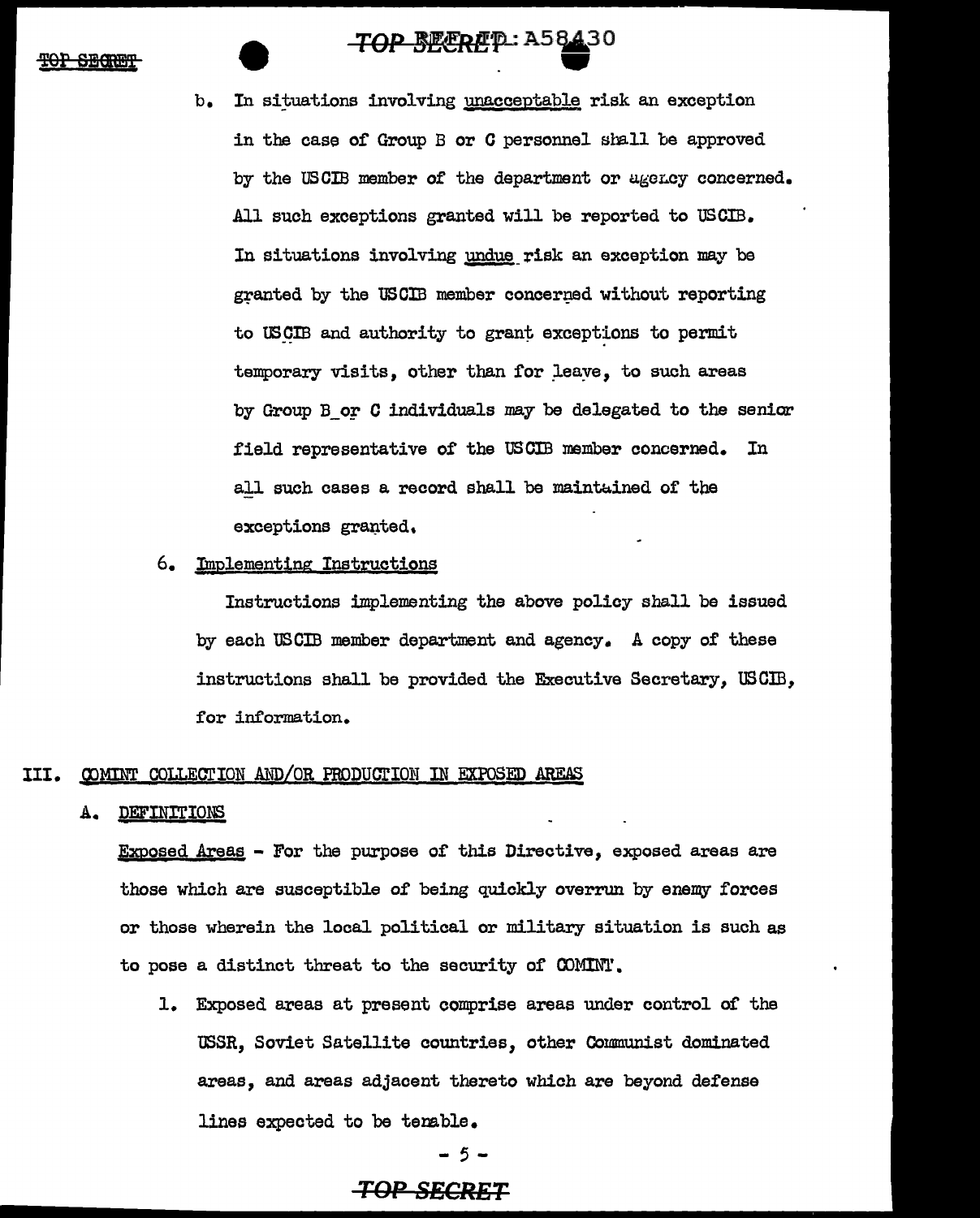## TOP SEEREP: A58430

- 2. In proportion to the risk of loss of COlfillr personnel and/or classified material located therein, such areas involve two situations:
	- a. Dangerous situations, i.e., those in which it is unlikely that complete evacuation of COMINT personnel and/or removal or effective destruction of classified material will be accomplished.
	- b. Risky situations, i.e., those in which it is likely that complete evacuation of COMINT personnel and/or removal or effective destruction of classified material will be accomplished.

### B. POLICY AND PROCEDURES

It is recognized that effective intercept of certain communications and effective COMINT support of field commanders may require the establishment or continuation of COMINT collecting and/or producing activities in exposed areas which may suddenly fall under unfriendly control with consequent loss of COMINT personnel and/or COMINT material.

### 1. Decision to Locate COMINT Collection and/or Production Activities

a. A determination as to whether a given situation falls into a risky or dangerous category will be obtained by the Service USCIB member concerned from the senior headquarters responsible for the defense of the area. Such determination shall be made in the light of the political, military, or other factors affecting the safety of the personnel and material involved. Appropriate coordination

- 6-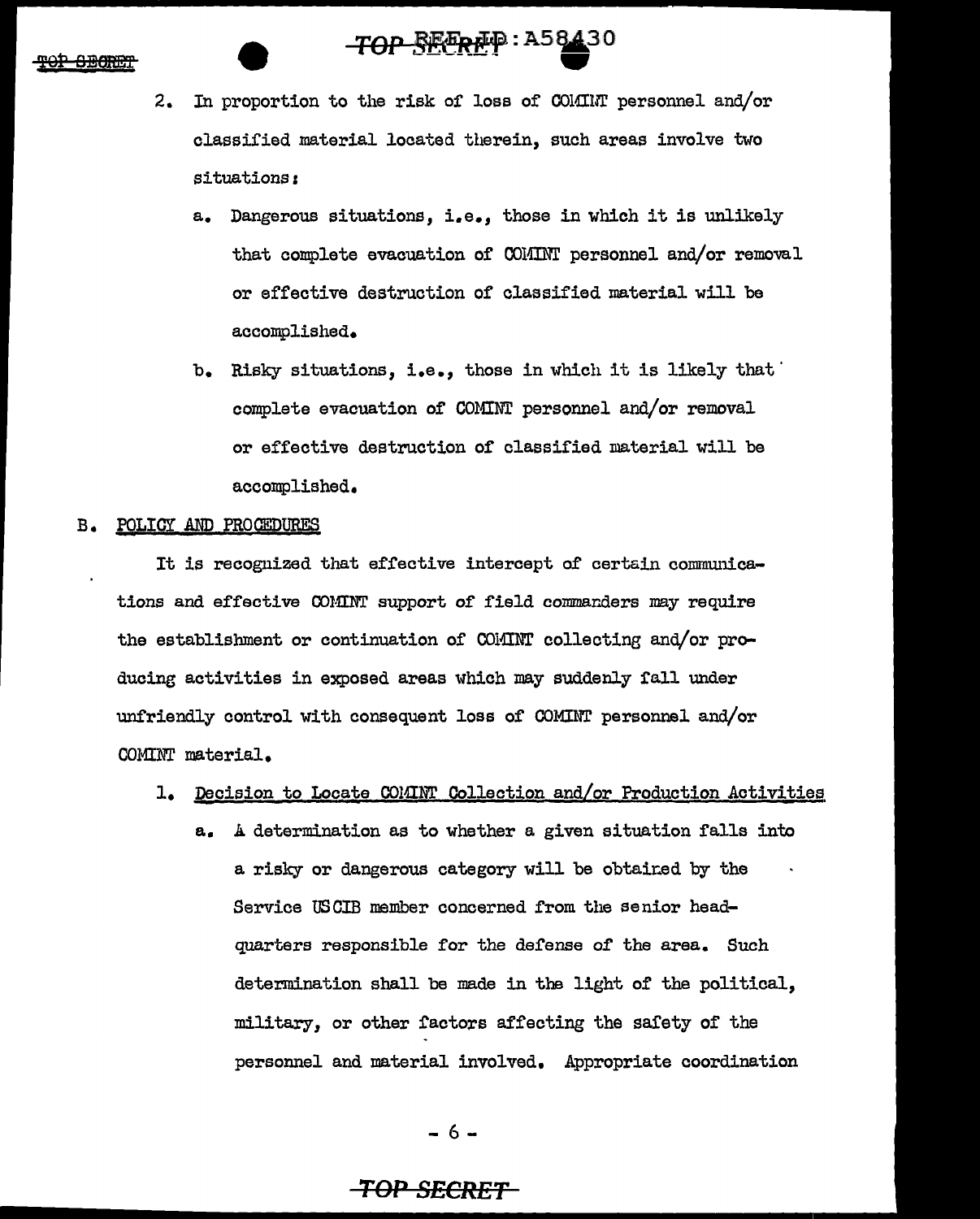**TOP BEEREQ.** A58430<br>shall be effected with such other members of USCIB as may pe concerned. When a situation has been determined, the Director, NSA, or his designated representative will be notified accordingly. The Director, NSA, or his designated representative will be notified immediately in case of a change in any situation previously reported.

- b. Upon notification that a given situation is risky or dangerous, the Director, NSA, or his designated representative will decide whether a COMINT collection or production activity may be conducted in that area. In making this decision the Director, NSA, will:
	- (1) Determine whether the task to be performed by the COMINT activity meets the criteria set forth in paragraphs 2a and Ja, below.
	- (2) Weigh the advantages to be gained by the national COMINT effort as against the disadvantages of the COMINT losses which may result if the area concerned is suddenly overrun, and the probable effect of such losses upon the conduct of COMINT collection or production activities elsewhere.
- 2. Safeguards for Dangerous Situations
	- a. Only unique intercept tasks which cannot be accomplished elsewhere shall be assigned, and only such analysis as is locally required to support these tasks and permit essential technical reporting shall be performed.
	- b. Only OOMINT documents or technical aids essential and of current application to these tasks shall be held.

-7-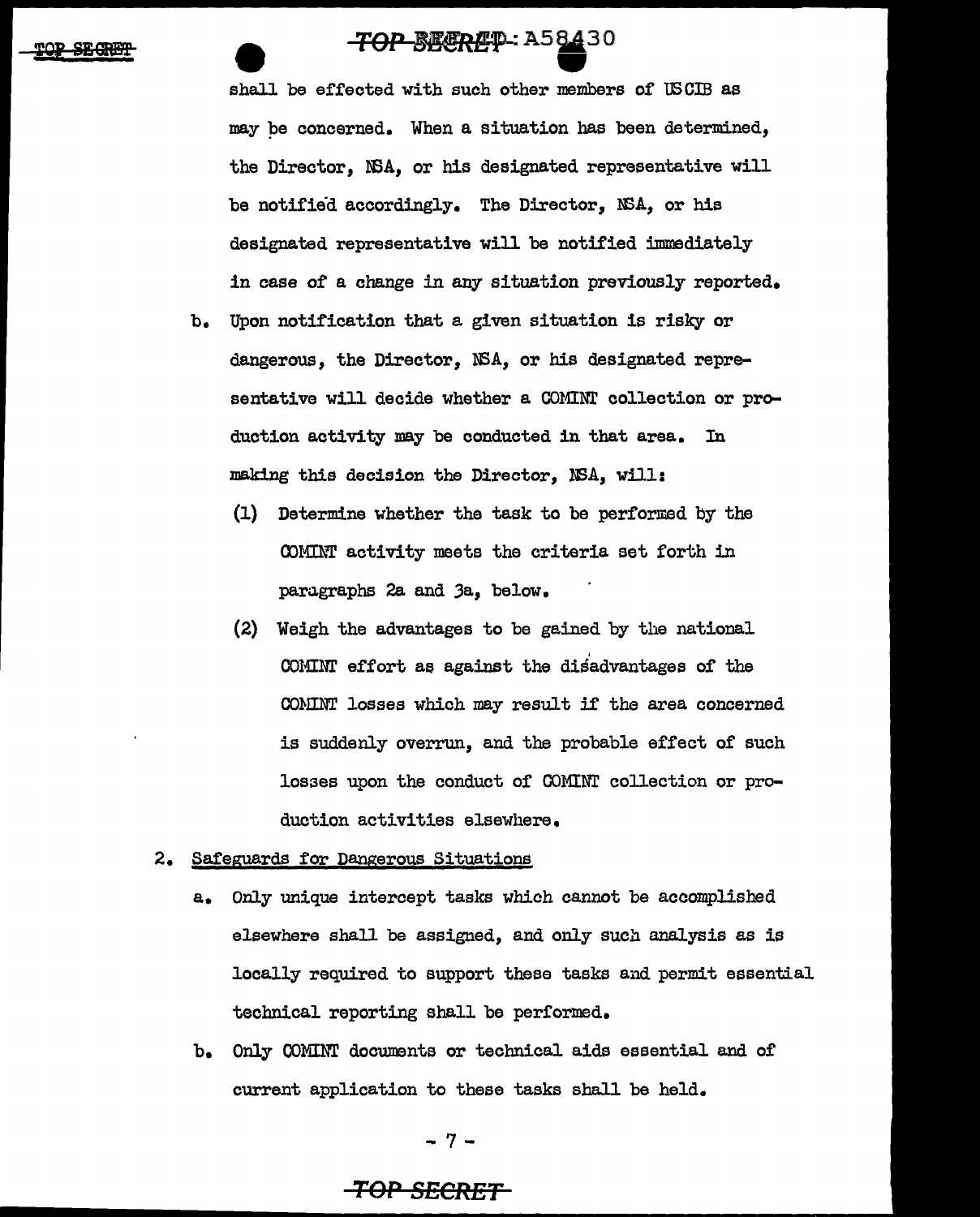c. No Category III COMINT or related documents and technical material shall be held.

*TOP BEERE***P** + A58430

- d. Personnel technically informed in COMINT of a higher level or broader scope than is required for the limited mission of the unit shall not be assigned if avoidable.
- e. No person in Group C, as defined in Section II, paragraph D.l.a.(J), above, shall be assigned unless his presence is vital for the effective functioning of the unit.
- !. No person in Group D, as defined in Section II, paragraph B.l.a.(4), above, shall be assigned in any circumstance.
- g. Facilities shall be provided with which the minimum number of' persons on duty at any one time can be expected to destroy effectively, if necessary, all classified COMINT materials within a time limit commensurate with existing dangers, and unit personnel shall be skilled in the use of these facilities.
- h. Appropriate steps shall be taken to ensure that the unit in question is kept informed of evacuation plans on a current basis.

### *3.* Safeguards for Risky Situations

- a. Only intercept, analytic and reporting tasks which cannot be performed satisfactorily in safe or protected situations shall be assigned.
- b. No Category III or related documents and technical material shall be held except those essential to the assigned task

- 8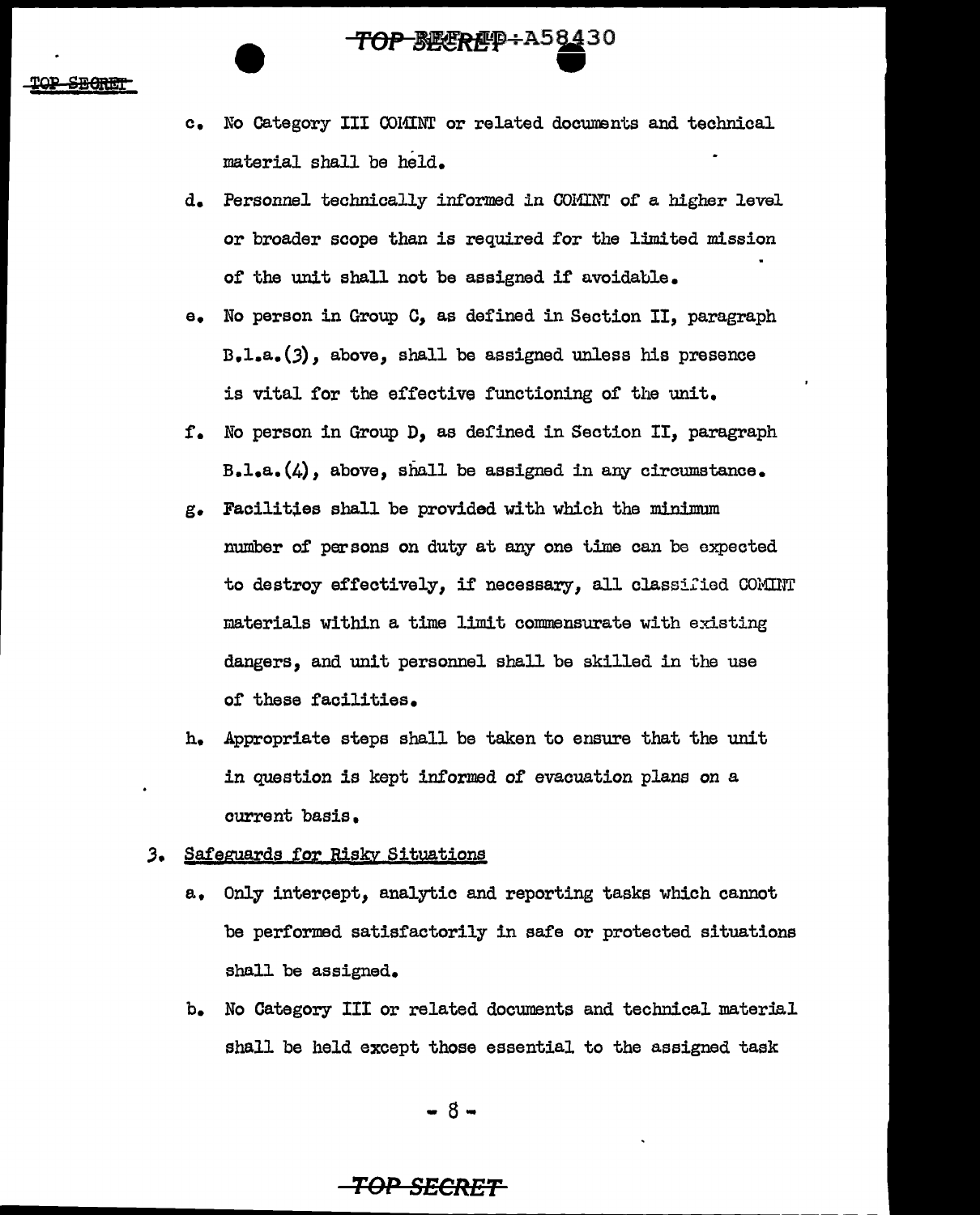**'fOP S§P** 

and of current application thereto, and the latter shall be maintained in such condition as to ensure immediate destruction, if necessary, upon sudden threat of seizure.

TOP SEEREP: A58430

- c. No person in Group D, as defined in Section II, paragraph  $B.1. a. (4)$ , above, shall be assigned, unless required by considerations involving highly specialized technical knowledge.
- d. Facilities shall be provided with which one third of the complement can be expected to destroy effectively, if necessary, all classified COMINT materials within a time limit commensurate with existing dangers, ard unit personnel shall be skilled in the use of these facilities.
- e. Appropriate steps shall be taken to ensure that adequate arrangements are made for safe evacuation of all personnel whose loss would be damaging and that the unit in question is kept informed of evacuation plans on a current basis.
- 4. The Director, NSA, will submit a semi-annual report to USCIB containing a list or COMINT collection and/or production activities being conducted in dangerous or risky areas.
- 5. Exceptions to paragraphs 2 and *3,* above, shali be made only with the approval of USCIB.

### IV. COMINT DISSEMINATION TO CONSUMERS IN EXPOSED AREAS

### A. DEFINITIONS

The definitions in Section III, above, apply.

9-

### **TOP Sl!:CRET**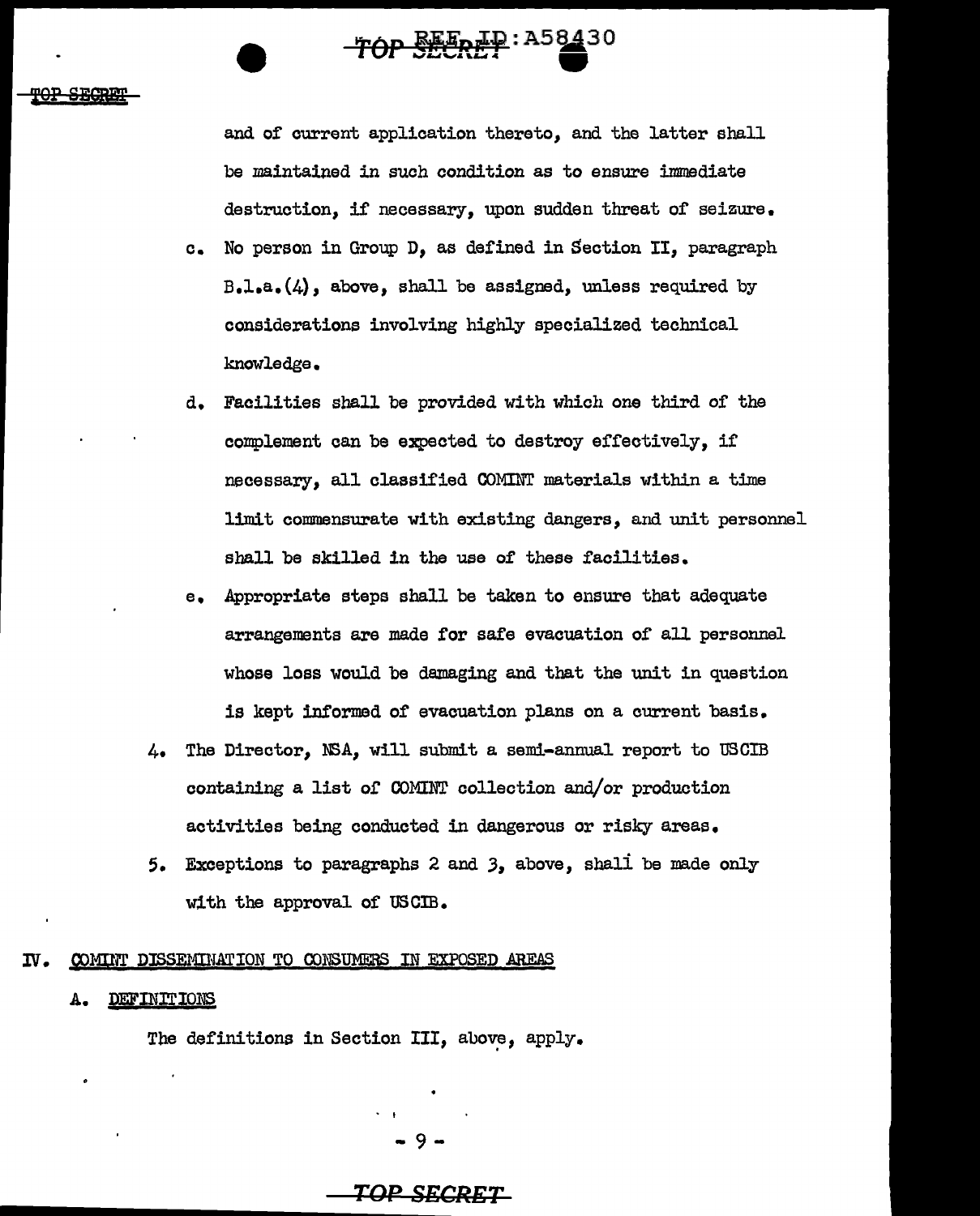### B. POLICY AND PROCEDURES

The determination of the "need to know" of an official, and the responsibility for satisfying that need in the case of any particular item or category of COMINT, are functions of command or departmental or agency authority, residing with the appropriate USCII member either in its own capacity or as the executive agent of the Secretary of Defense. Nothing in this policy should be regarded as abrogating that principle. Nevertheless, UCCIB recognizes that, under certain circumstances, the consideration of security in the common interest may override. This policy is formulated in the light of that recognition.

**TOP SEEREED: A58430** 

**243** 

- 1. Decision to Locate CONIHT Dissemination Activities in Exposed Areas
	- a. A determination as to whether a given situation falls into a risky or dangerous category will be obtained by the appropriate Service USCIB member from the senior headquarters responsible for the defense of the area. Such determination shall be made in the light of the political, military, or other factors affecting the safety of the personnel or material involved. Appropriate coordination shall be effected with such other members of USCIB as may be concerned.
	- b. Upon obtaining a determination that a given situation is risky or dangerous that USCIB member will decide whether a COMINT dissemination activity may be conducted in that area. In making this decision that member will:

- 10-

### **TOP St!!CRET**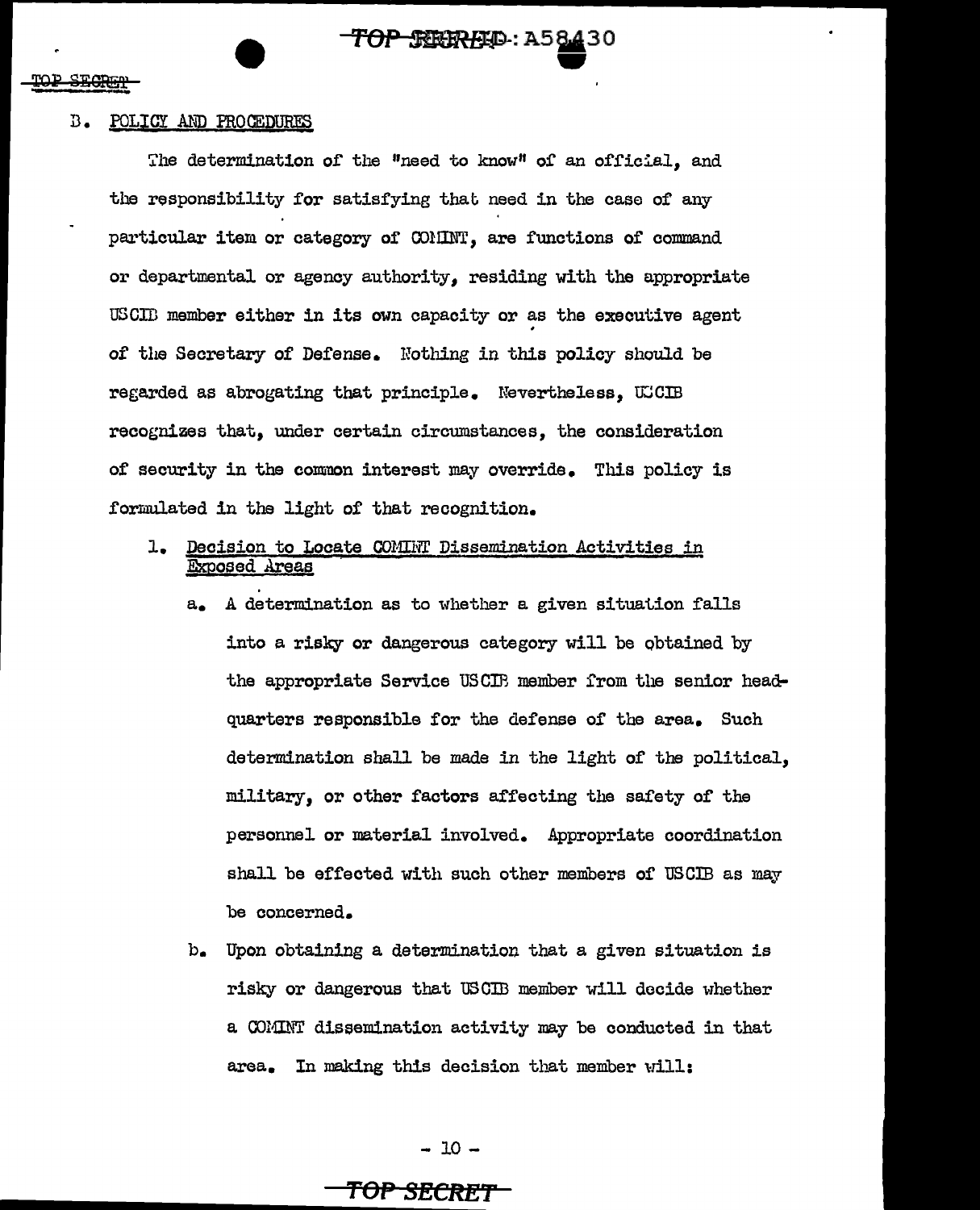### <del>TOP BECREV :</del> A58430

- $(1)$ Determine whether the task to be performed can. in fact, only be satisfactorily performed in that area under consideration.
- $(2)$ Weigh the advantages to be expected from such dissemination as against the disadvantages of the COMINT losses which may result if the area concerned is suddenly overrun, and the probable effect of such losses upon the conduct of COMINT activities elsewhere.
- USCIB members having COMINT dissemination activities located  $2$ in exposed areas will establish appropriate procedures whereby they will be notified in case of a change in a previously determined situation.
- Safeguards for Dangerous Situations  $3.$ 
	- a. Only those COMINT items essential to the operational responsibilities of a senior recipient shall be delivered into such areas. All Category III and II items will be so worded as to minimize disclosure of the source, should the material fall into unauthorized hands.
	- b. Except in cases of urgency. Russian and Satellite COMINT will not be delivered into such areas.
		- $(1)$ Such items delivered shall be transmitted in cryptosystems specifically authorized for such use.
		- (2) No physical copies or files of this information. even in extract or gist, shall be retained under any circumstance and special care shall be exercised to maintain the physical security of the cryptosystem involved.

 $-11-$ 

### <del>TOP SECRET</del>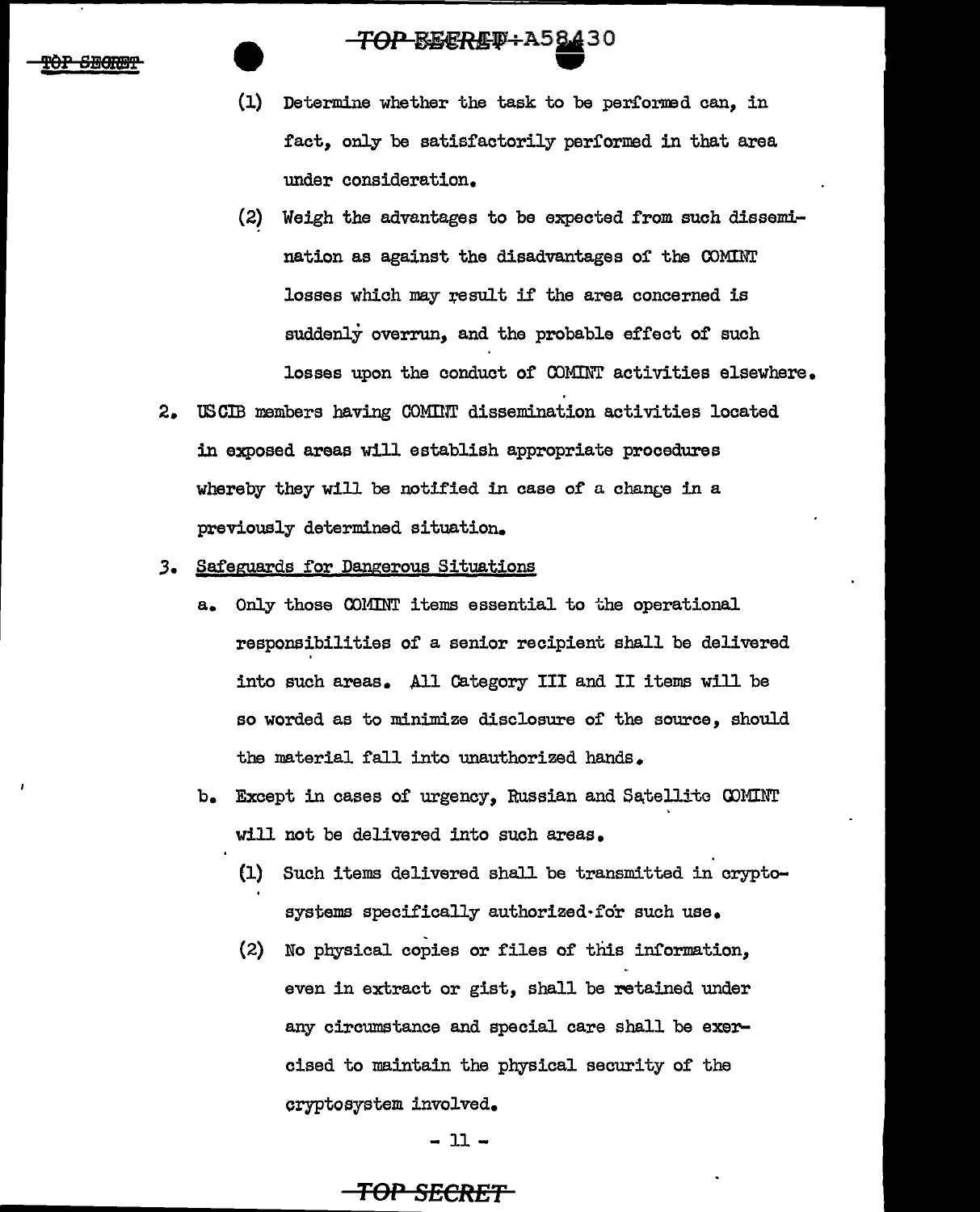**TOP SEERED : A58430** 

- c. No person in Group c, as defined in Section II, paragraph  $B<sub>a</sub>l<sub>a</sub>(3)$ , above, shall be assigned unless his presence is vital for the effective functioning of the unit.
- d. No person in Group D, as defined in Section II, paragraph  $B - l - a$ . $(4)$ , above, shall be assigned under any circumstance.
- e. Facilities shall be provided with which the minimum number of persons on duty at any one time can be expected to destroy effectively, if necessary, all classified COMINT materials within a time limit commensurate uith existing dangers, and unit personnel shall be skilled in the use of these facilities.
- f. Appropriate steps shall be taken to ensure that the unit in question is kept informed of evacuation plans on a current basis.

### 4. Safeguards for Risky Situations

a. Only those COMINT items having important and direct bearing on the operational responsibilities of a senior recipient shall be delivered into such areas. Such material may include Russian or Satellite COMINT providing special care is exercised ·in maintaining the security thereof. Files of Russian or Satellite COMINT, or of extracts or gists thereof, shall be kept to a minimum, and shall be maintained apart from files of other types of COMINT. Procedures shall be instituted to ensure immediate and complete destruction of the files in case of emergency.

..-12-

### *TOP* **SECftl!T**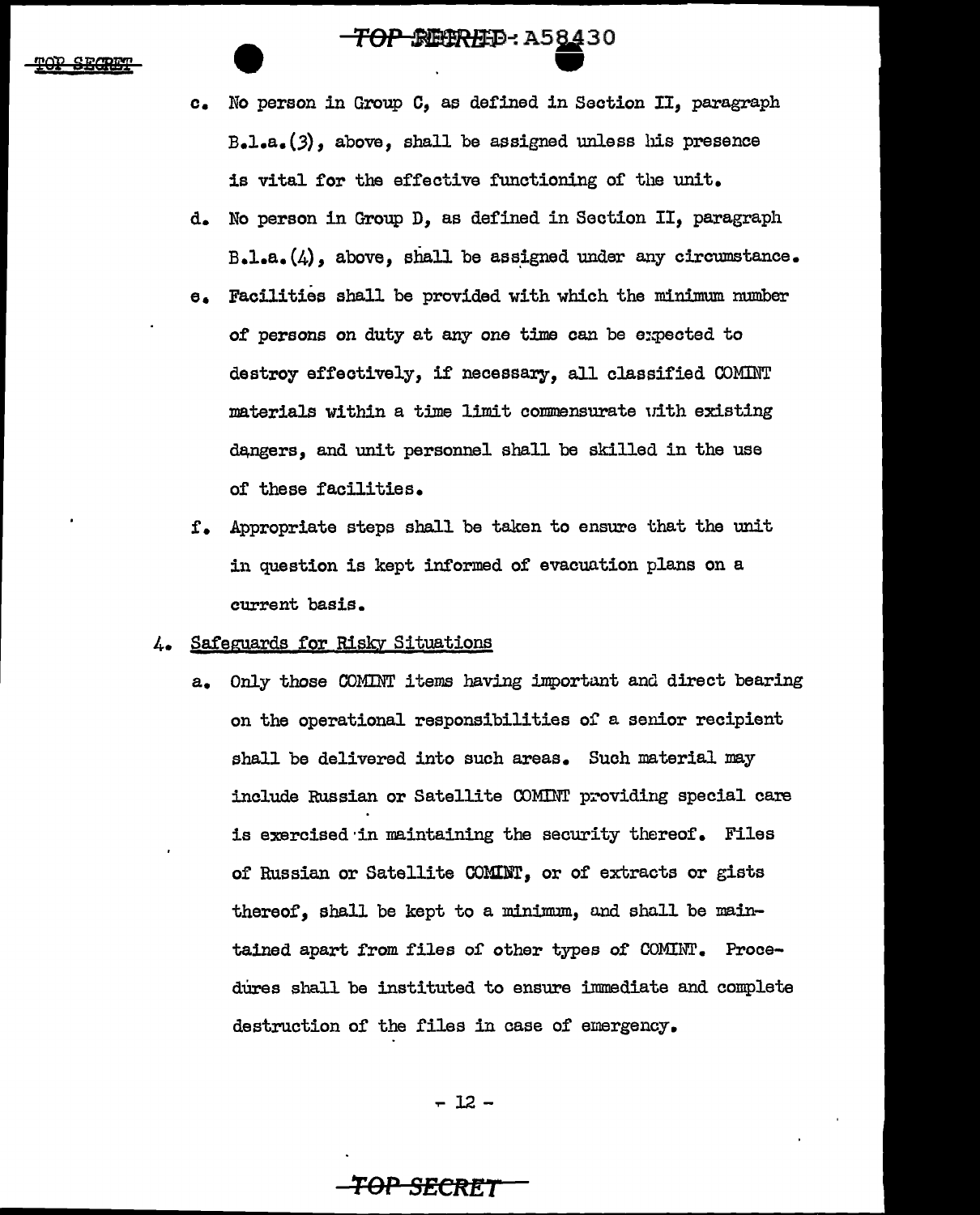# **TOP-BECRET: A58430**

- b. No person in Group D, as defined in Section II, paragraph B.l.a.(4), above, shall be assigned under any circumstance.
- c. Facilities shall be provided with which one third of the complement can be expected to destroy effectively, if necessary, all classified COMINT material within a time limit commensurate with existing dangers, and unit personnel shall be skilled in the use of these facilities.
- d. Appropriate steps shall be taken to ensure that adequate arrangements are made for safe evacuation or all personnel whose loss would be damaging and that the unit in question is kept informed of evacuation plans on a current basis.
- 5. Each USCIB member will submit a semi-annual report to USCIB .<br>containing a list of COMINT dissemination activities being conducted by that member in risky or dangerous situations.
- 6. Exceptions to paragraphs 3 and 4, above, shall be made only with the approval of USCIB.

### **TOP SECRfi'f'**